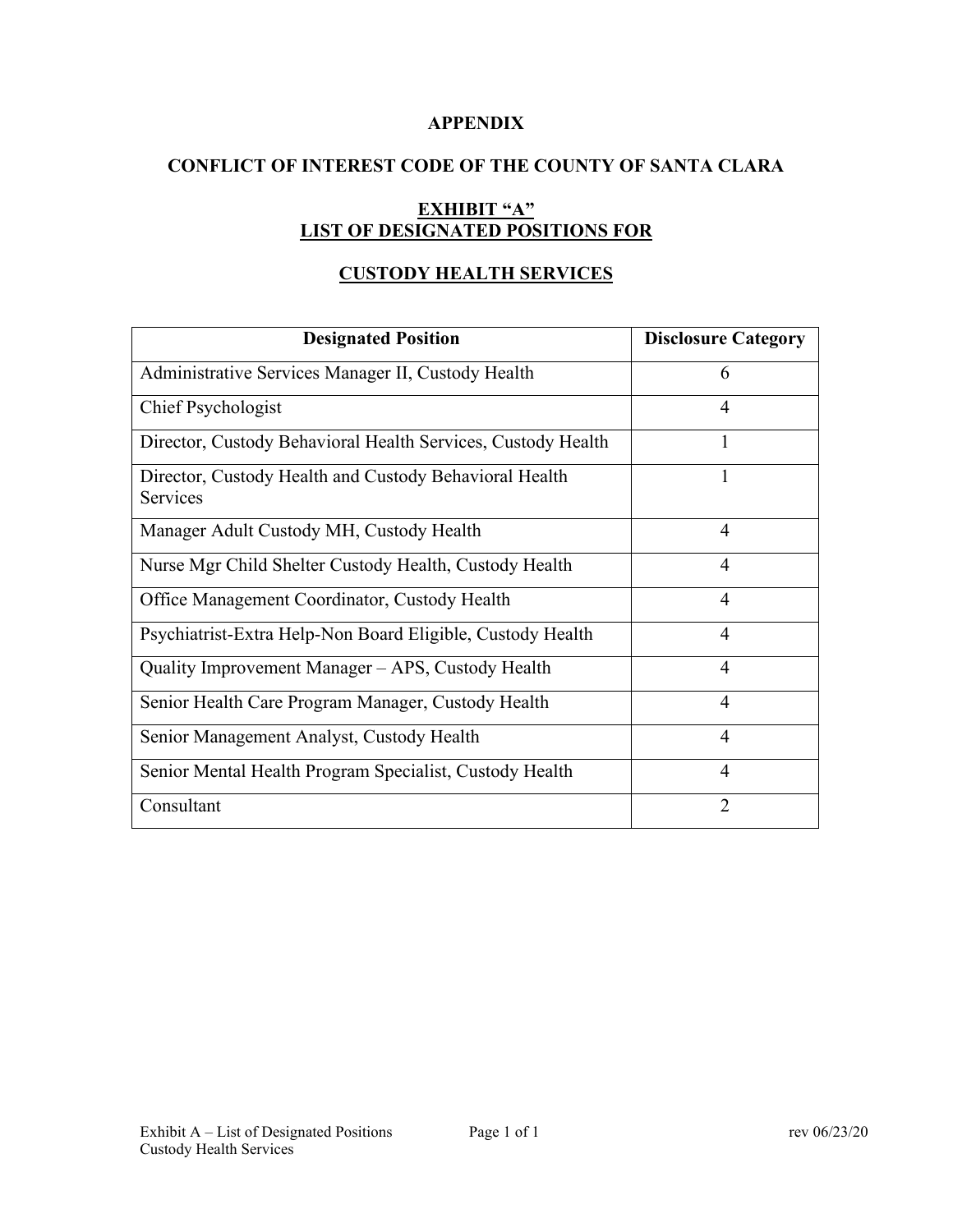#### **APPENDIX**

# **CONFLICT OF INTEREST CODE OF THE COUNTY OF SANTA CLARA**

# **EXHIBIT "B" DISCLOSURE CATEGORIES FOR**

# **CUSTODY HEALTH SERVICES**

Pursuant to the County of Santa Clara's Conflict of Interest Code, Disclosure Categories 1 and 2 shall read as follows for all Code Agencies.

**Disclosure Category 1**: Persons in this category shall disclose:

(1) all investments in, business positions in, and income (including gifts, loans and travel payments) from:

(a) all sources that provide, plan to provide, or have provided in the last two years, facilities, goods, software, hardware, or related technology, equipment, vehicles, machinery or services, including training or consulting services, to the County;

(b) all sources that are subject to the regulatory, monitoring, investigatory, enforcement, valuation, certification, permit or licensing authority of, or have an application for a license, permit or certificate pending before, the County;

(c) all sources that receive, are planning to apply to receive, or have received in the last two years, grants or other monies from or through the County; and sources that receive referrals to provide assessments and/or treatments that are required or recommended by the County; and

(2) all interests in real property in the County of Santa Clara located entirely or partly within the County, or within two miles of County boundaries, or of any land owned or used by the County.

**Disclosure Category 2**: Each Consultant shall disclose: (1) all investments in, business positions in, and income (including gifts, loans and travel payments) from: (a) all sources that provide, plan to provide, or have provided in the last two years, facilities, goods, software, hardware, or related technology, equipment, vehicles, machinery or services, including training or consulting services, to the County; (b) all sources that are subject to the regulatory, monitoring, investigatory, enforcement, valuation, certification, permit or licensing authority of, or have an application for a license, permit or certificate pending before, the County; (c) all sources that receive, are planning to apply to receive, or have received in the last two years, grants or other monies from or through the County; and sources that receive referrals to provide assessments and/or treatments that are required or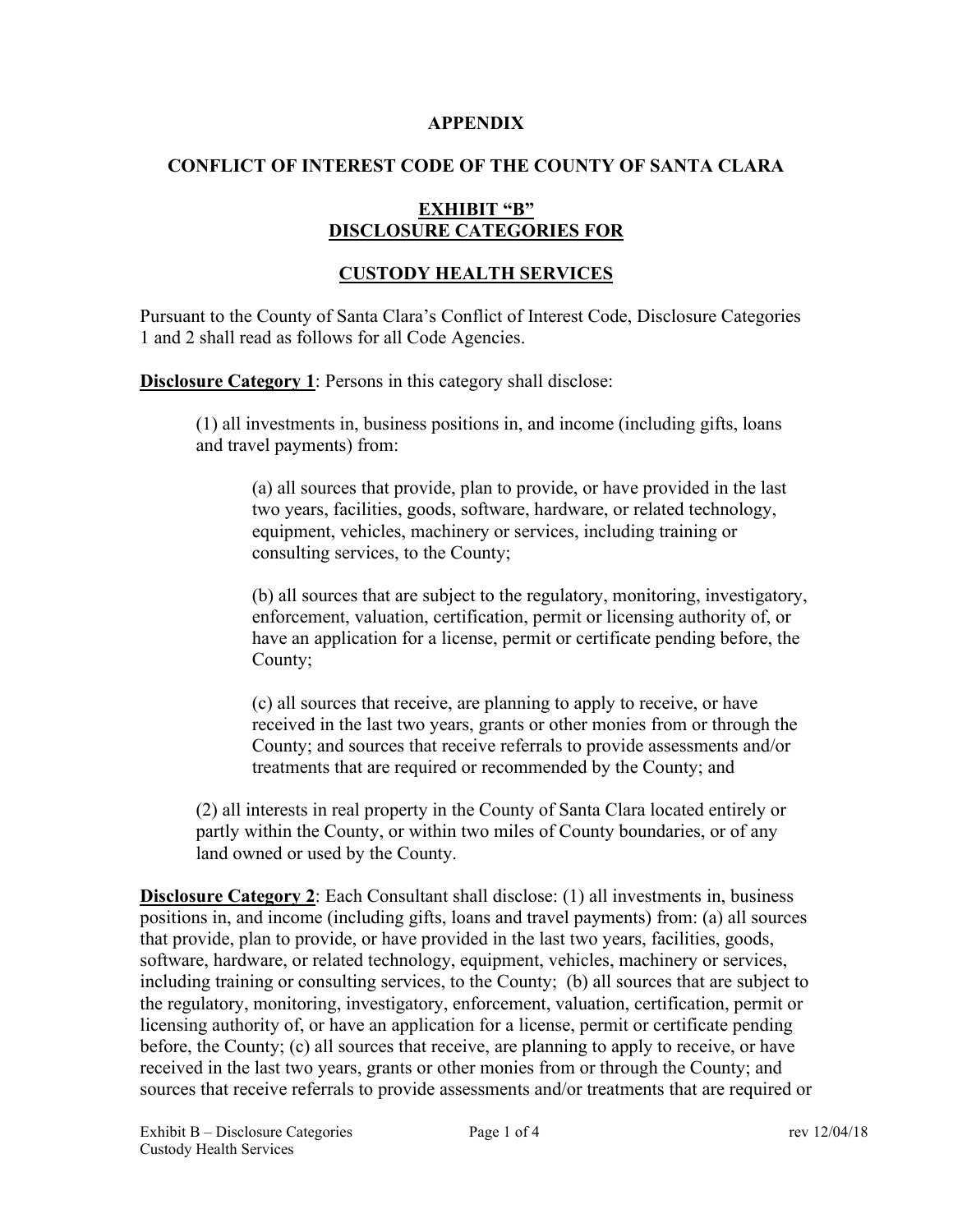recommended by the County; and (2) all interests in real property in the County of Santa Clara located entirely or partly within the County, or within two miles of County boundaries, or of any land owned or used by the County, subject to the following limitation: the Code Agency for which a consultant works may determine in writing, following approval by County Counsel as to form and legality, that the particular consultant is hired to perform a range of duties that is limited in scope and, thus, is not required to comply with the full disclosure requirements described above, but instead must comply with more tailored disclosure requirements specific to that consultant. Such a determination shall include a description of the consultant's duties and, based upon that description, a statement of the extent of disclosure requirements.

In addition to the above two categories, Custody Health Services shall have the following categories:

**Disclosure Category 3:** Persons in this category shall disclose:

(1) all investments in, business positions in, and income (including gifts, loans and travel payments) from:

(a) all sources that are of the type to provide goods, services, facilities, treatment, medications or equipment relating to the treatment, planning, prevention or education of persons suffering from any mental illness or from alcohol or drug use or abuse;

(b) all sources that provide, plan to provide, or have provided in the last two years, facilities, goods, treatment, medications, software, hardware, or related technology, equipment, vehicles, machinery, or services, including training or consulting services, to the Behavioral Health Services Department;

(c) all sources that receive, are planning to apply to receive, or have received in the last two years, grants or other monies (i) from or through the Behavioral Health Services Department, or (ii) from or through the County of the type managed or administered by the Behavioral Health Services Department; and sources that receive referrals to provide assessments and/or treatments that are required or recommended by the Behavioral Health Services Department; and

(2) all interests in real property in the County of Santa Clara located entirely or partly within the County, or within two miles of County boundaries, or of any land owned or used by the County.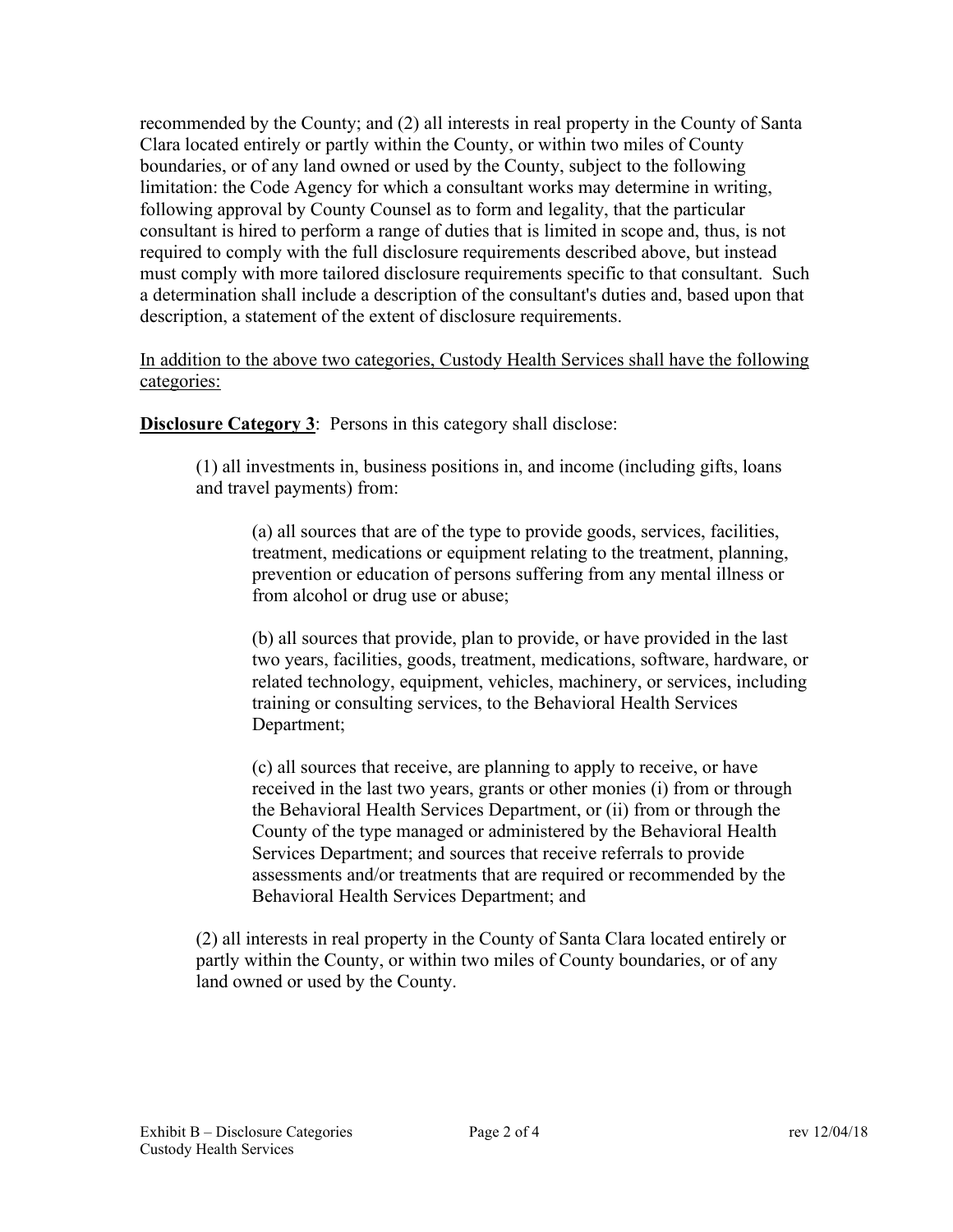**Disclosure Category 4**: Persons in this category shall disclose all investments in, business positions in, and income (including gifts, loans and travel payments) from:

(1) all sources that are health or mental health care providers, facilities, laboratories, clinics or nursing homes, or which provide goods, services, medication, or equipment to, or for the use by, health and mental health care providers;

(2) all sources that provide, plan to provide, or have provided in the last two years, facilities, goods, treatment, medications, software, hardware, or related technology, equipment, vehicles, machinery, or services, including training or consulting services, to the Santa Clara Valley Health and Hospital System; and

(3) all sources that receive, are planning to apply to receive, or have received in the last two years, grants or other monies (a) from or through the Santa Clara Valley Health and Hospital System, or (b) from or through the County of the type managed or administered by the Santa Clara Valley Health and Hospital System; and sources that receive referrals to provide assessments and/or treatments that are required or recommended by the Santa Clara Valley Health and Hospital System.

**Disclosure Category 5**: Persons in this category shall disclose all investments in, business positions in, and income (including gifts, loans and travel payments) from all sources that provide facilities, goods, software, hardware, or related technology, equipment, machinery, or services, including training or consulting services, related to information systems, computers, networks, applications, technological infrastructures or architectures, or telecommunications of the type utilized by the Santa Clara Valley Health and Hospital System.

**Disclosure Category 6:** Persons in this category shall disclose:

(1) all investments in, business positions in, and income (including gifts, loans and travel payments) from:

(a) all sources that provide, plan to provide, or have provided in the last two years, facilities, goods, treatment, medications, software, hardware, or related technology, equipment, vehicles, machinery, or services, including training or consulting services, to the Santa Clara Valley Health and Hospital System;

(b) all sources that provide land or facility development, construction, management, expansion, or renovation, including but not limited to supplying construction equipment or materials, architecture, design, engineering, land use planning, maintenance, rehabilitation, acquisition, disposal, lease, sale, management or financing of real property, of the type utilized by the Santa Clara Valley Health and Hospital System;